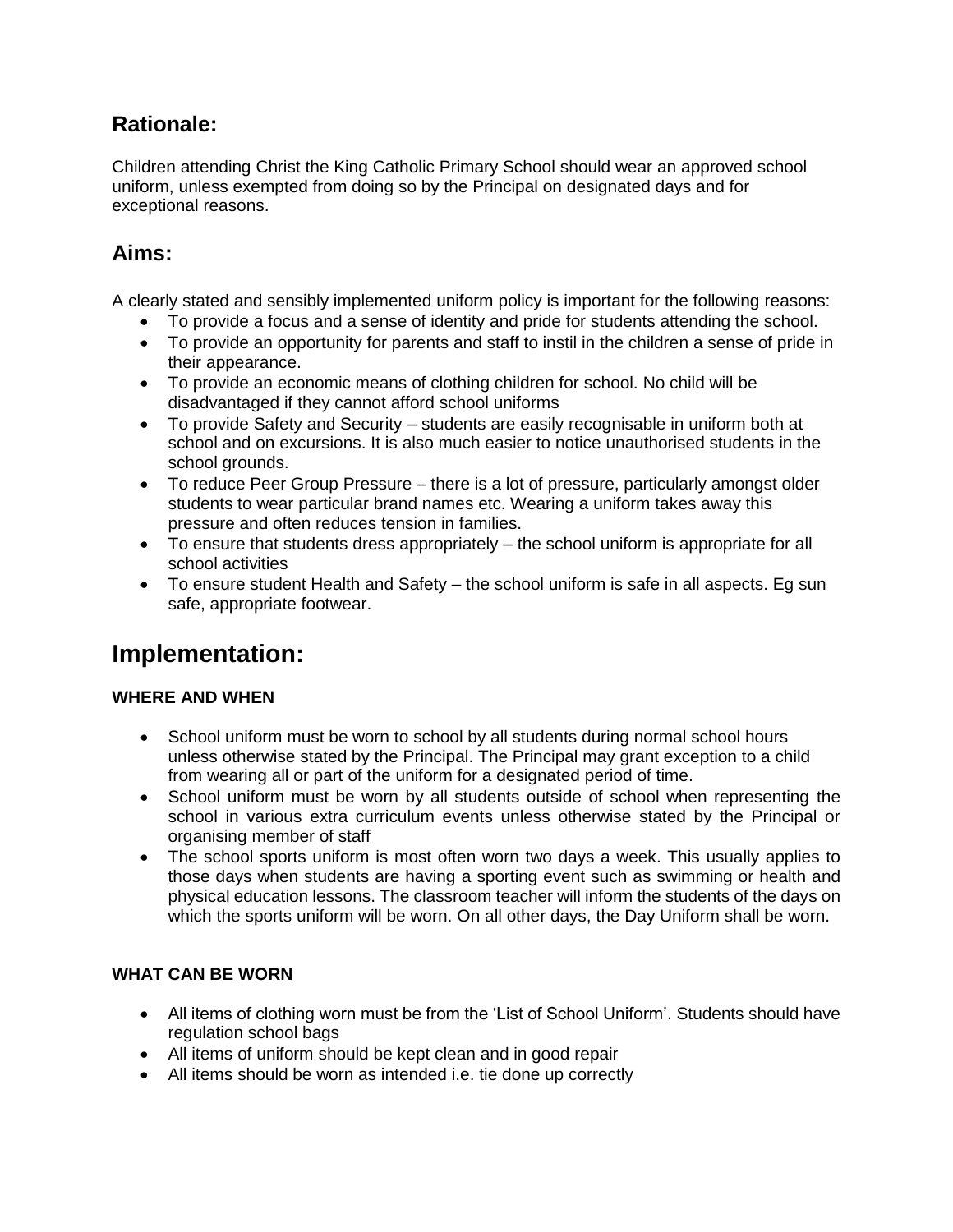### **HAIR AND JEWELLERY**

- Hair must be kept clean and tidy and where longer than shoulder length must be tied back. Permitted hair clips and elastics must be in school colours
- Facial make-up may not be worn to school (except under medical advice)
- No facial piercing or jewellery may be worn. Simple studs in the ear lobe (one per ear) no more than 3mm in diameter are acceptable. Wrist watches are acceptable
- No hair dye may be worn in hair except under medical advice. Hair must be worn in a natural manner (i.e. no mohawks, razor cuts etc.)
- No badges, chains or broaches other than school badges may be worn. Exceptions may be made by the principal e.g. Sacramental badges

# **ENFORCEMENT**

- It is the responsibility of every parent/guardian to check that their child is wearing correct uniform to school every day
- If a student arrives at school with incorrect uniform if possible she/he will be asked to remove the incorrect item/ make up/ jewellery/ nail polish. Where an item cannot be easily removed or is necessary for comfort/safety (i.e. shoes):
	- 1. The student will be informed that the uniform is incorrect and asked not to wear the item again
	- 2. A letter will be sent home to the parent / guardian indicating the breach of uniform policy if the issue continues
	- 3. If after a letter is sent and the issue continues, the parent / guardian will be contacted by telephone or asked to attend a meeting at the school
	- 4. All members of the school staff are conscious of their role in implementing this policy by setting an example in their own neatness and appropriateness of dress and by ensuring that children are neatly attired when participating in any school activity.

# **SUPPLY**

The school uniform shop, provides a service for parents by stocking all items of the approved school uniform, except for shoes and sports shoes, at reasonable prices.

# **Christ the King Catholic Primary School List Of School Uniform**

# **GIRLS' DAY UNIFORM (Grades 1-6):**

- The option of (a) navy check school dress or (b)navy check school shirt with navy culottes
- Black shoes and white socks
- Navy hat (full brimmed)
- Navy school jacket, navy tracksuit pants or navy tights may be worn in winter
- Girls may wear navy or black bikepants under their school dress but they should not be longer than the dress length